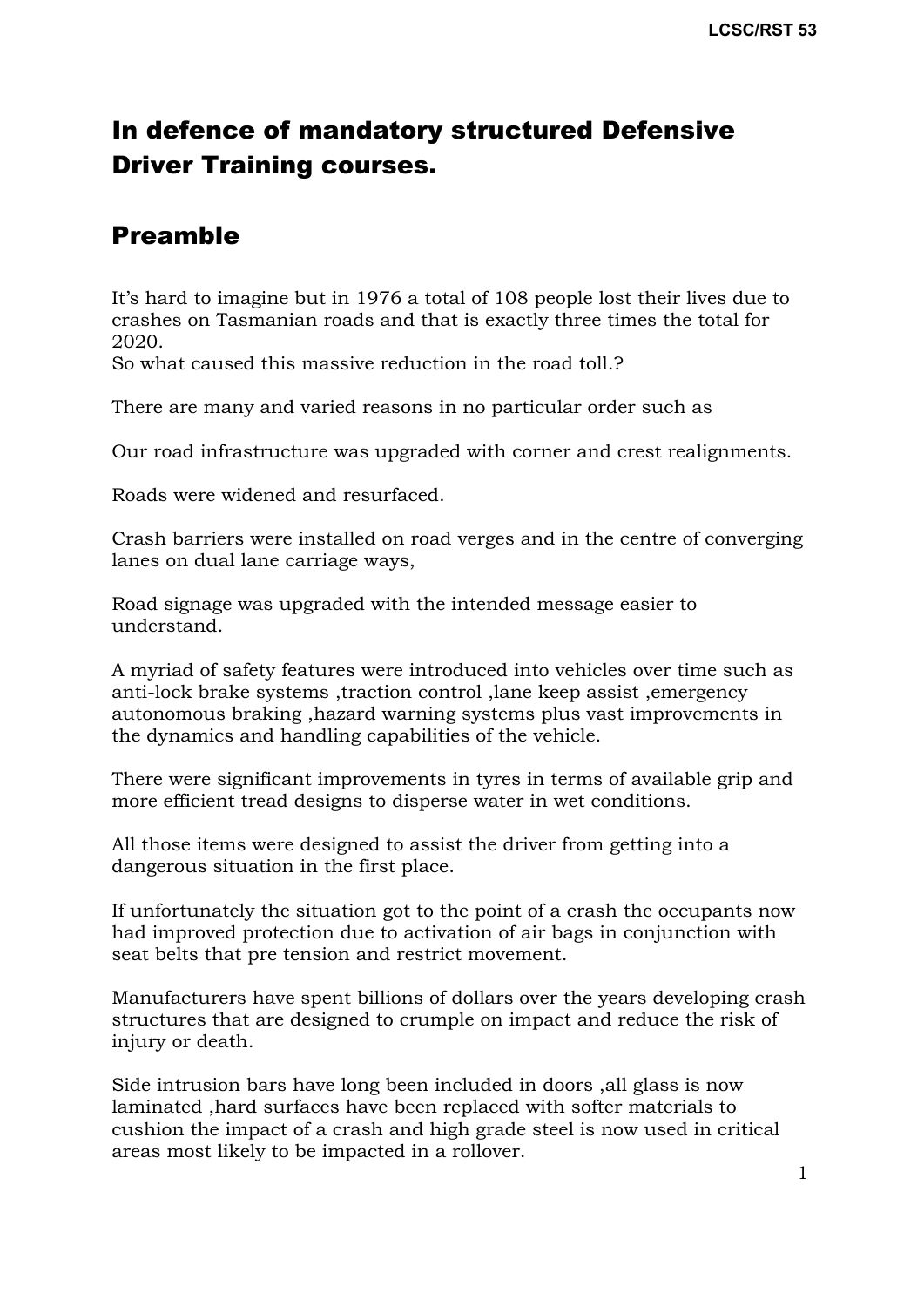There was a greater focus by Police on speeding ,failure to wear seat belts ,phone use while driving ,drink and drug driving and inattention. The ANCAP safety rating criteria was upgraded over time to meet higher safety requirements forcing manufacturers to implement improvements to achieve the best possible star rating of five.

Bearing in mind the number of vehicles on the road would have increased significantly during that 44 year period it would have been very easy to sit back and pat ourselves on the back for such an improvement.

In 2011 Tasmania recorded a record low 24 deaths on Tasmanian roads but over the ensuing nine years to the end of 2020 the highest was 36 and the lowest was 29 for a ten year average 32.1

There were 2690 serious injuries recorded in that ten year period with the lowest of 241 in 2012 and the highest of 298 in 2015 for a ten year average of 269.

If a graph was drawn for both fatalities and serious injuries covering that ten year period they would be very close to a straight line.

In short ,by any measure ,there has been zero improvement for ten years.

That is despite millions of dollars being spent advertising safety campaigns ,increased police presence on the roads ,roadside checks ,drug and alcohol tests and the hand wringing pleading from the relevant authorities.

And lets not forget all the other factors mentioned earlier in this submission.

The fact is we have seen virtually no improvement in ten years and if this result reflected the progress of a business it would be considered a failure and heads would roll.

It is way past time for this model to reduce the road toll to be buried and those responsible for future decision making to go back to square one and the basics.

Putting aside the current licenced drivers as a separate issue lets focus on our future drivers and the most efficient method to engender a safety first attitude and a realisation that a licence is a privilege to be earned.

For many years I have advocated mandatory structured defensive driver training courses as part of getting a licence only to be told by members of parliament ,bureaucrats and numerous so called experts that the concept is a waste of time and dangerous.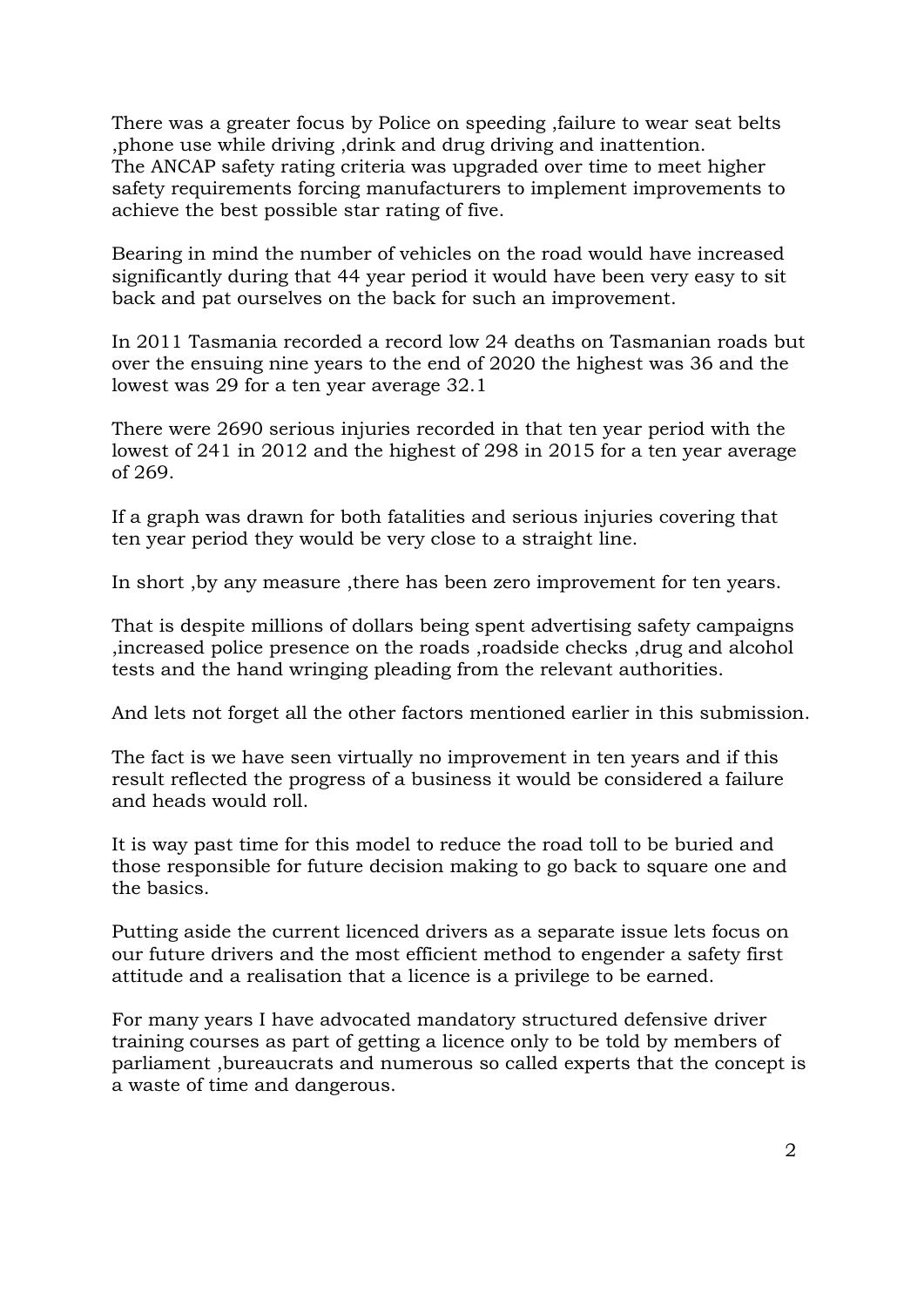Comments such as "drivers will become over confident" "because the courses are generally conducted at a race course participants are more likely to drive too fast" "Drivers are more likely to be involved in crashes" Etc Etc Etc.

On one occasion a senior bureaucrat ,who clearly was frustrated by her inability to counter the reasoning that I provided for mandatory defensive driving courses for learner drivers ,ended the meeting by stating "the only reason you are here pushing this concept is to make money".

Ask these same people to produce the evidence to support their negative view they will inevitably point to "a study conducted by X university".

Ask them if they have ever participated in a structured defensive driving course the answer is always. No.

Ask them to nominate what significant areas are addressed in the course content the usual answer is "they teach you how to control a skid".

The current learner driver licencing system relies on a stepped process over a specified period of time involving on line testing and education plus a minimum of 80 hours of **supervised** driving including a minimum time of night driving.

There is no stipulation for driving on gravel roads of which there are hundreds of kilometres in the state and which pose far greater risks for an inexperienced driver. !!!!

The first question is Who can be a **supervisor** and what qualifications are required.?

- 1 Any person who holds a full Australian Drivers Licence.
- 2 Must not have been suspended or disqualified in the past two years.
- 3 Must have a blood alcohol reading of less than 0.05 (preferably 0.00)
- 4 Must be seated in the front passenger seat of the vehicle.

#### That's it No testing required and no medical required.

At the present time ten 50 minute lessons with the RACT will cost \$650-00 and obviously the more lessons booked the higher the outlay.

With that in mind you don't have to be a genius to work out that the primary supervisor will finish up being either Dad ,Mum ,Uncle ,Aunt etc.

The next question is. Are they equipped to provide the correct instruction to achieve the objective to be a safe driver who at this point has no real life on road experience ?. 3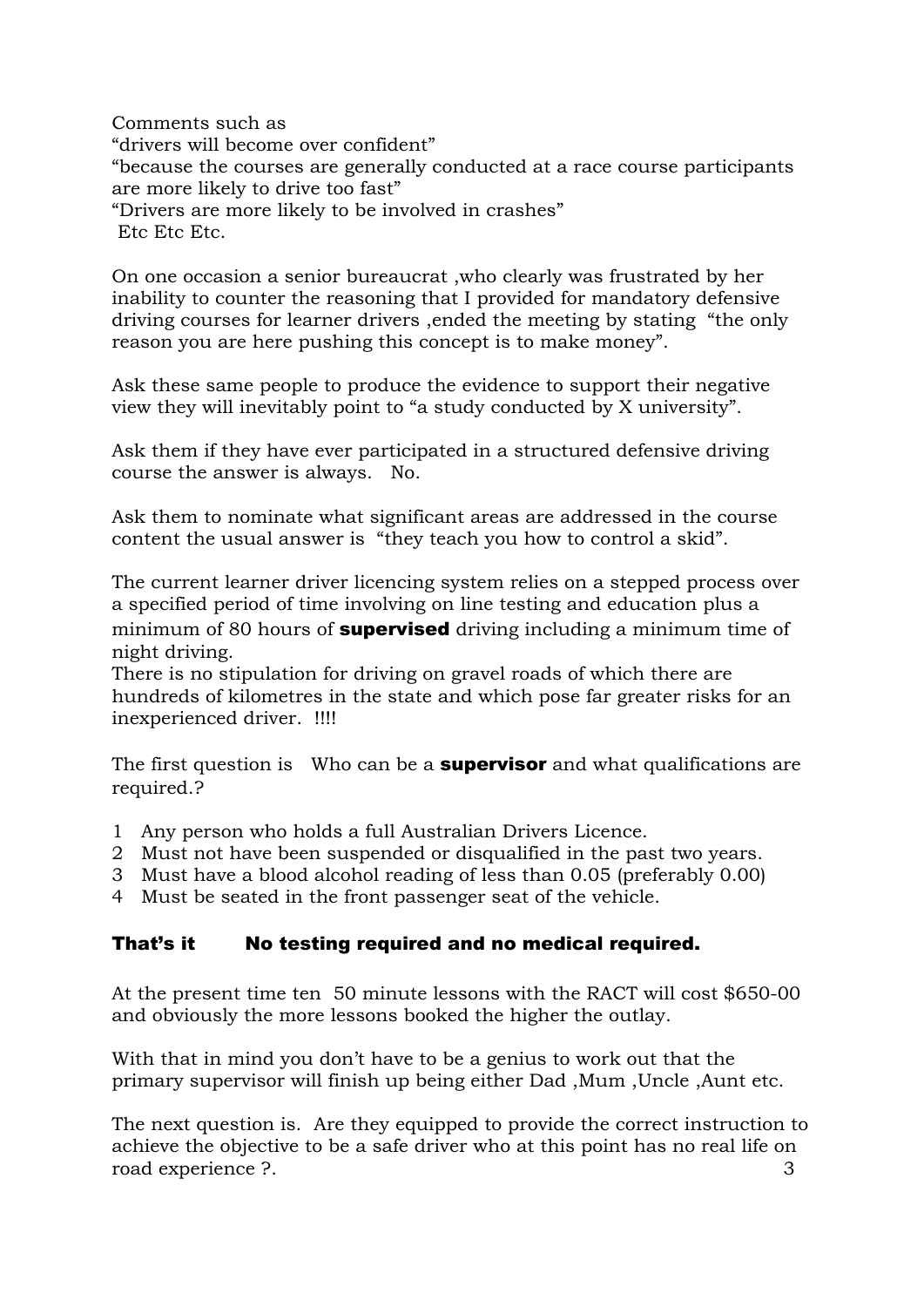Between 1992 and 2009 I conducted over 700 one day structured defensive driving courses in the state at Symmons Plains ,Baskerville Raceway and the Wynyard Airport.

On training days I engaged an experienced and credentialed driving instructor to assist in the program which commenced at 9-00am and finished at 5-00pm and was limited to a maximum of twelve participants.

There was a balance of theory ,practical and demonstration segments with a maximum speed set at **80kph** and participants used their own or company vehicles.

It's interesting to note that the majority of participants came from the corporate or government sectors with very few "private" drivers choosing to be involved.

The reason. "I have a licence and I have not had an accident (read crash) so the course will do nothing for me".

Bearing in mind many of the course participants had children or possibly would have later in life it would be reasonable to assume that at some point they would finish up as "**Supervisors**"

So what did these seasoned experienced drivers have to work through on the day and more importantly how did they shape up.?

#### Following distances.

Course participants were asked to nominate how they establish a safe following distance to the vehicle in front.

The answers ranged from

Gut feeling.

A couple of car lengths.

One car length for every 10 kilometres of speed. (How can you measure in your mind multiples of car lengths) ?

Very occasionally someone would ask if it was based on a time factor which is correct but they had no idea what that time factor was or how to measure it.

Item 3 on Page 6 of the Tasmanian Road Rules booklet states three seconds and while there is a diagram to emphasise the rule there is no explanation as to how to achieve that.

More importantly there is no reference to **reaction time** which is a critical component to a successful outcome.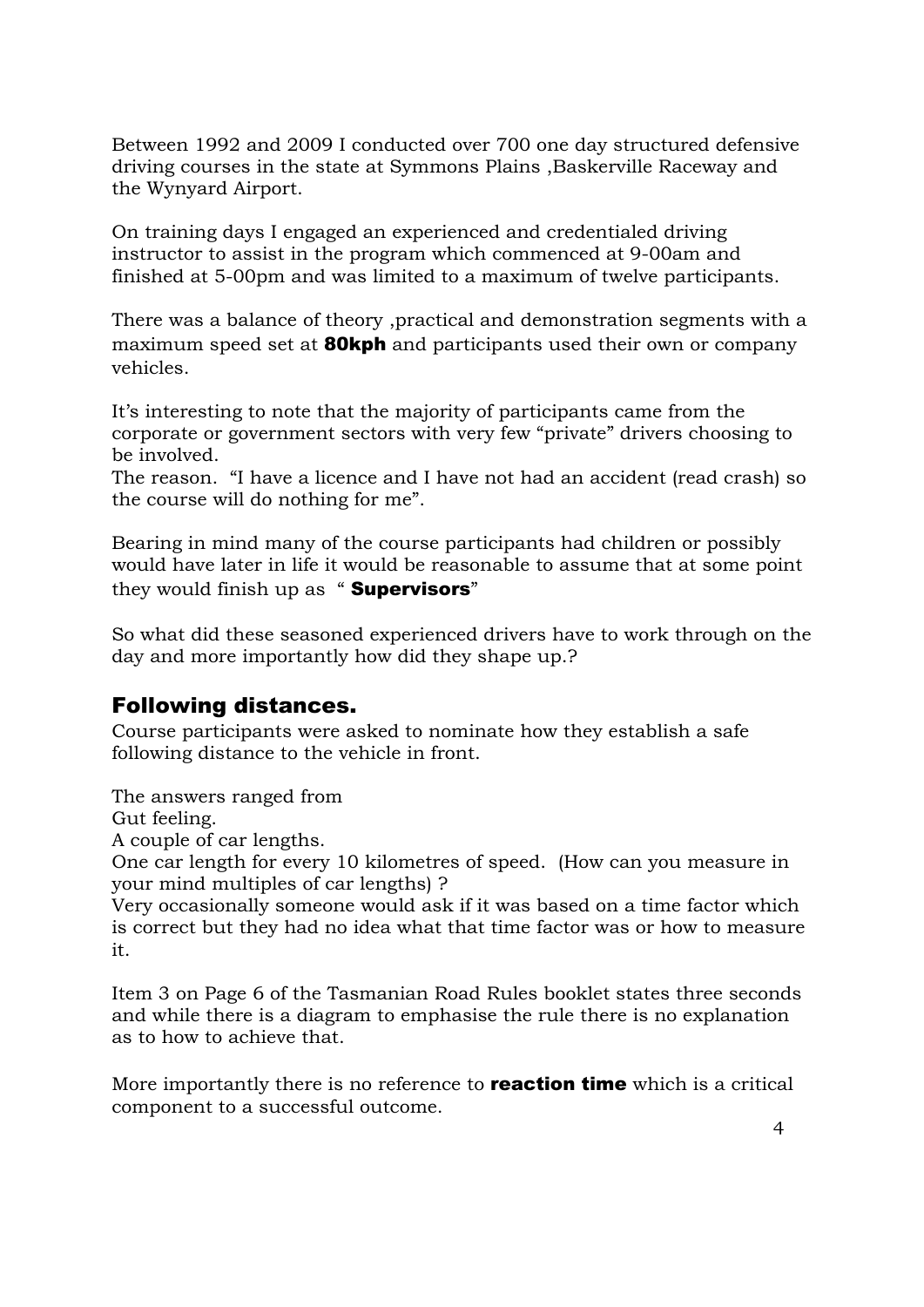From my observation and experience the first clue that a driver realises something has happened in front is when the stop lights of the vehicle in front come on.

When you ask a driver what is the first thing you have to do they almost universally will say "put my foot on the brake".

Unfortunately there is a gap between the moment when the brake lights come on and the following drivers foot hits the brake pedal and that time will vary from an absolute bare minimum of one second assuming the driver is focused.

It needs to be understood that in that reaction time period (more likely to be two seconds) nothing has happened to the following vehicle whereas the driver in front already has his foot on the brake and that vehicle is already slowing.

Now imagine if the vehicle in front is a late model car with quality tyres and the latest development in brake technology and the following vehicle is old with a less than efficient brake package and fitted with tyres that are well past their use by date.

Bear in mind Tasmania has on average the oldest vehicles in the country at 12 years.

It's all very well to look at computer screen or read a rule book but there is no substitute for a demonstration in a controlled environment with two cars and two experienced instructors.

Car A travels on the left hand side of the road and car B on the right hand side but some distance behind with each traveling at an agreed speed.

Each car carries three volunteer course participants and the ones in car B have to nominate to the driver what is in their opinion a safe following distance.

Without warning the driver of car A will apply the brakes simulating an emergency situation and the driver of car B has to respond and stop the vehicle.

Inevitably car B will stop either alongside or past car A which means there has been a crash.

The exercise is repeated at different speeds and gaps while remaining participants observe the demonstration from a safe distance.

This simple exercise never failed to shock most participants who suddenly had to reassess their following distance and the need to look well ahead.

As for how the all important three second following distance is measured. 5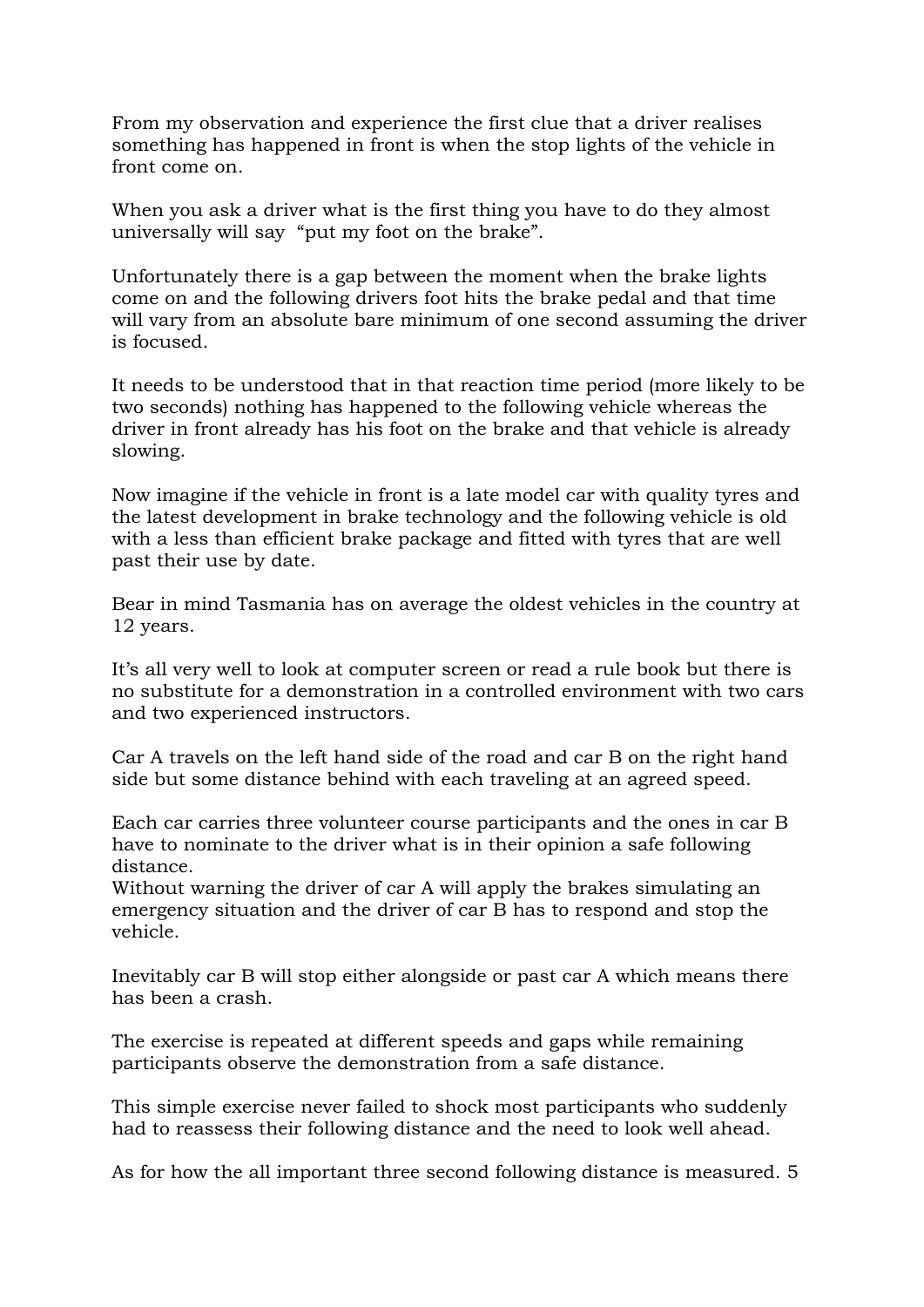When the rear of the vehicle in front passes a fixed point the following driver counts out three seconds and if the front of his vehicle passes that fixed point before he finishes counting then his vehicle is too close.

The major benefit of this system is that it is always relevant to the speed and takes away all the guess work.

The faster you go the bigger the gap and the slower you go the smaller the gap but the gap will always be three seconds.

#### Ergonomics and use of controls.

How we position ourselves in the drivers seat will have an impact on our comfort level and the ability to safely control the vehicle in an emergency.

The general rule of thumb is "if you are not comfortable you will not respond safely".

There is no mention of this important issue in the book and even if it is covered in an on line presentation there is no substitute for gathering the participants around the drivers door with an instructor demonstrating key areas to address.

Correct seating position including the angle of the seat back and the relationship to the steering wheel. Note. Many drivers sit too far back which impedes their ability to control wheel movements.

Ensuring there is always a bend in the arms when holding the wheel and similarly being seated in such a way that there is always a bend in the legs. With straight arms and legs in a crash there is a far greater risk of major injury to limbs.

Correct position of hands on the steering wheel.

Previously this was at the ten to twelve and the ten past twelve location but to ensure the hands are not impacted by the activated air bag it's now widely recommended to place the hands at the quarter to twelve and quarter past twelve position. The widest possible location.

The adjustable head restraint (it's not a headrest) needs to be positioned to prevent rearward movement of the head if there is an impact from the rear.

The importance of setting up rear vision mirrors to minimise head movement and maximise efficient and safe use.

The necessity to be familiar with all controls ie Indicators ,lights ,wipers ,heater/demister control etc.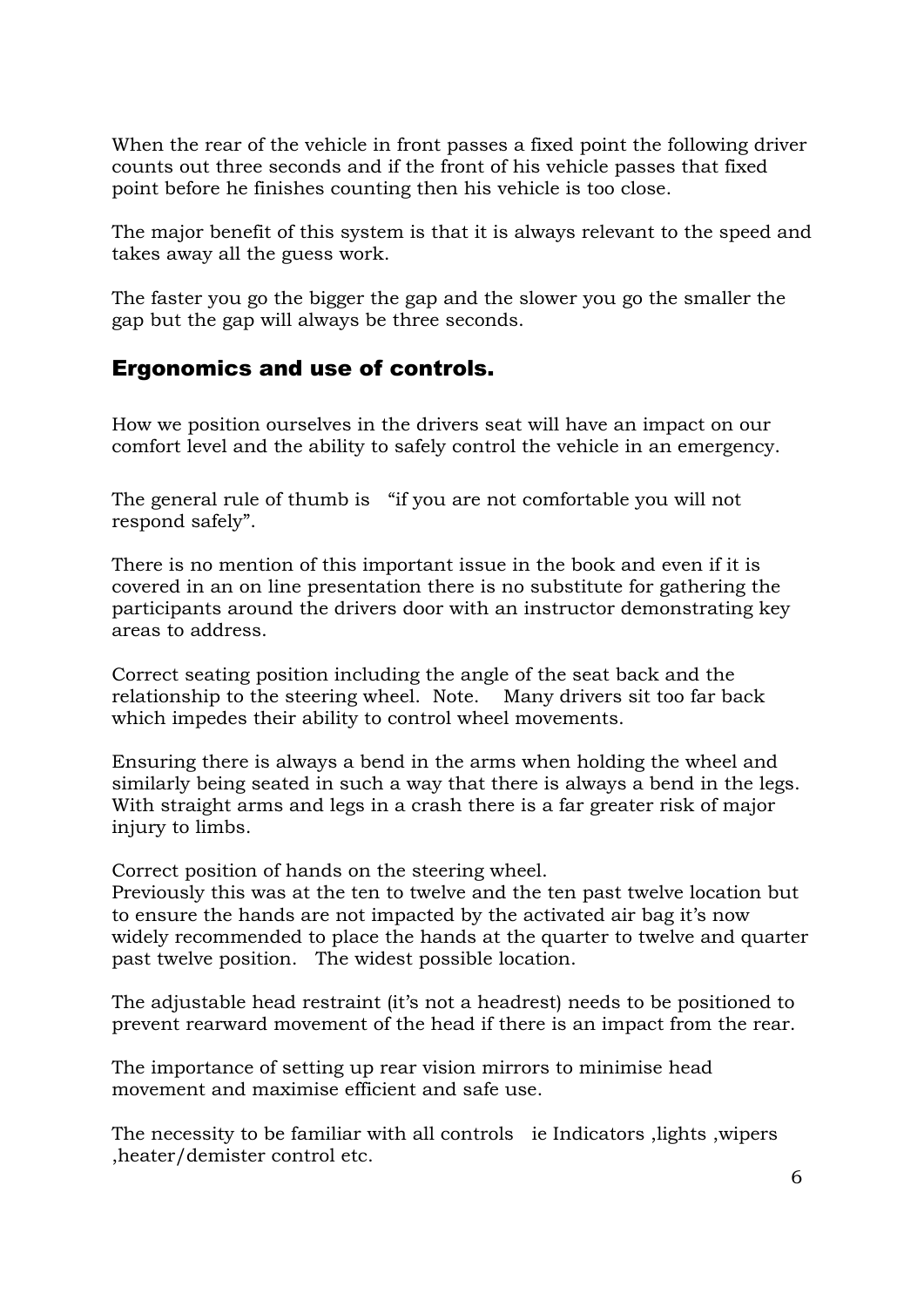The correct fitment of the seat belt on the body.

Many vehicles have a seat belt height adjustment on the B pillar that can be adjusted to ensure the sash location is as low as possible to the shoulder.

Frequently we witnessed the belt anchor point in the highest position which ,depending on the height of the person ,meant in a crash the belt could cause a neck injury.

Similarly the lap section needs to be as low as possible across the hips and not higher across the stomach.

An open window is a major problem in a crash ,especially in a rollover ,as it's possible a persons head or arms can be exposed to injury.

Despite wearing a belt the violence of a crash will still cause significant body movement which cannot be controlled in that situation.

Even a half open window can inflict serious injury if the head movement causes impact with the sharp edge of the glass.

# Maintenance Tips.

While at the vehicle it is an ideal opportunity to lift the bonnet and give a brief overview of how to check the engine oil ,engine coolant ,brake fluid and washer bottle levels and the importance of changing wiper blades every twelve months as a minimum.

Tyres are the only contact with the road so therefor are critically important to ensue your safety and your passengers safety yet we found almost a universal lack of knowledge about correct tyre pressures and where to find the information.

Almost to a person the answer to the question "why do we have tread on tyres? " was **grip** which is totally wrong as the tread is there to disperse water.

The mention of "wear bar indicators and the minimum legal depth requirement" was met with puzzled looks until pointed out on the vehicle.

Also explained was the impact on tread wear due to underinflation (extremely common) overinflation and poor wheel alignment.

Universally no one knew that tyres go through heat cycles during their life which hardens the rubber and reduces the amount of grip as they get older which is why it's recommended tyres be replaced after five years irrespective of tread depth.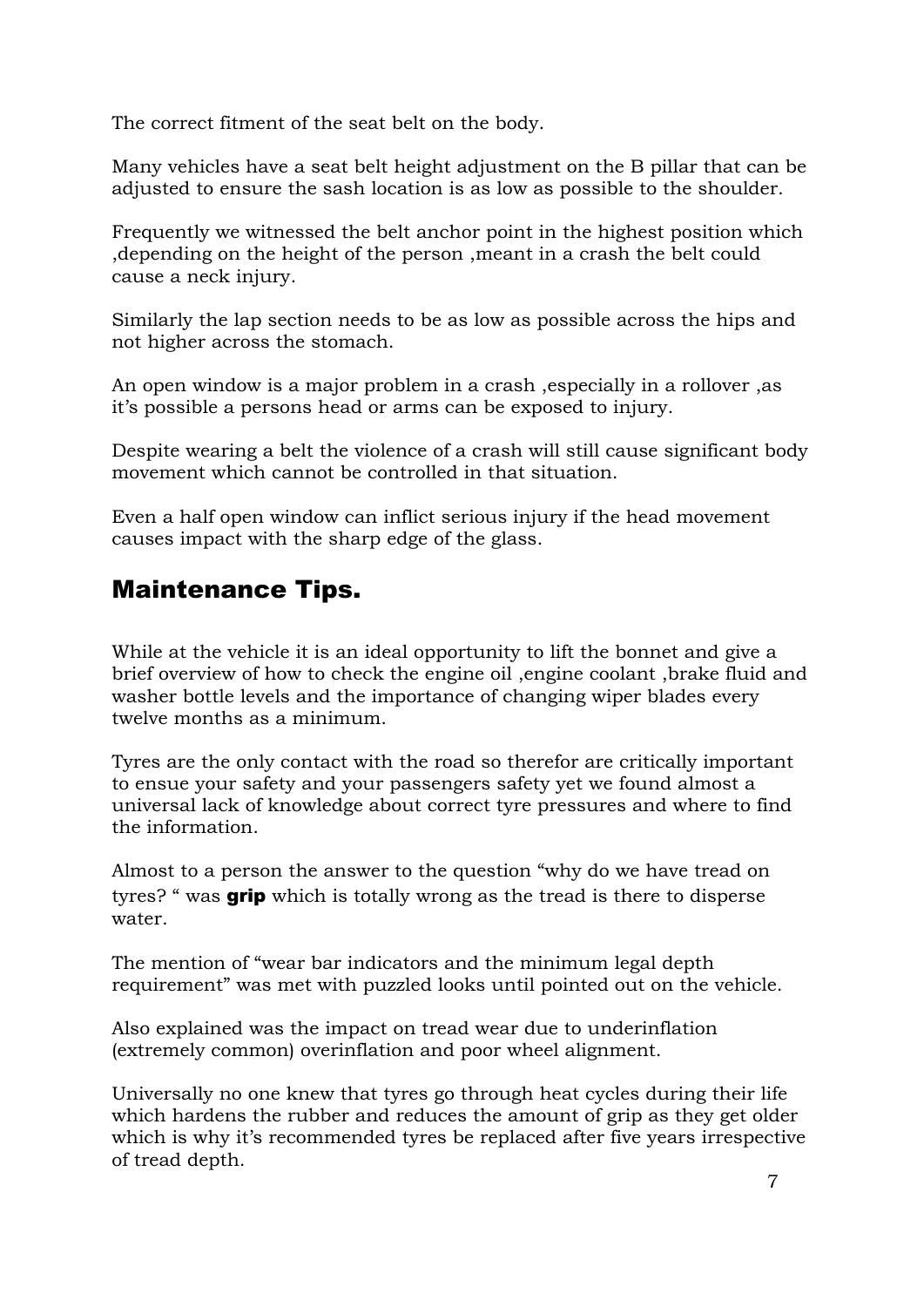Yes there is a cost involved but then how much is a life worth if you slide into the path of an oncoming vehicle or a tree and there are fatalities.

When participants arrive at the beginning of the day each vehicle on the course had a tyre check carried out by the second instructor and a verbal report was provided together with advice to each driver.

## The impact of loose objects (Projectiles) in a vehicle.

Over the years we were provided with many examples of occupants who were either killed or seriously injured by flying objects left unrestrained in a vehicle that was involved in a crash. Ie Brief case ,umbrella ,screwdriver ,metal lunch box ,computer ,tin of paint ,metal pen ,hard hat ,thermos flask , etc.

Frequently we removed an almost endless list of "deadly weapons" from vehicles and when it was explained to the driver what forces were at play even in a low speed crash the standard answer was "no one ever told me that".

For example. If a vehicle ran into a stationary object at 60 kph an unrestrained 15 kilogram child produces a force of 550 kilograms ,the weight of 22 bags of cement in only three hundredths of a second. (Reference Safe-n-Sound )

Have you ever considered that man's best friend "your beloved pooch" could kill you.

## Steering technique and judgement skills.

For this exercise eight orange cones were placed in a straight line 12 metres apart and each participant ,under supervision ,was required to negotiate the cones to highlight the smoothest and safest way to steer the vehicle and maintain control of the steering wheel.

The second consideration was how the driver judged the position of the vehicle relative to the cones which has obvious implications in real world driving situations. For example how you judge the safe location of the vehicle on the road.

The exercise was conducted initially at slow speed and then increased incrementally to highlight that even a small increase in speed produced a far more dramatic result.

Steering control diminished and there was a dramatic reduction in the ability to avoid the cones. Exactly what happens in the real world, 8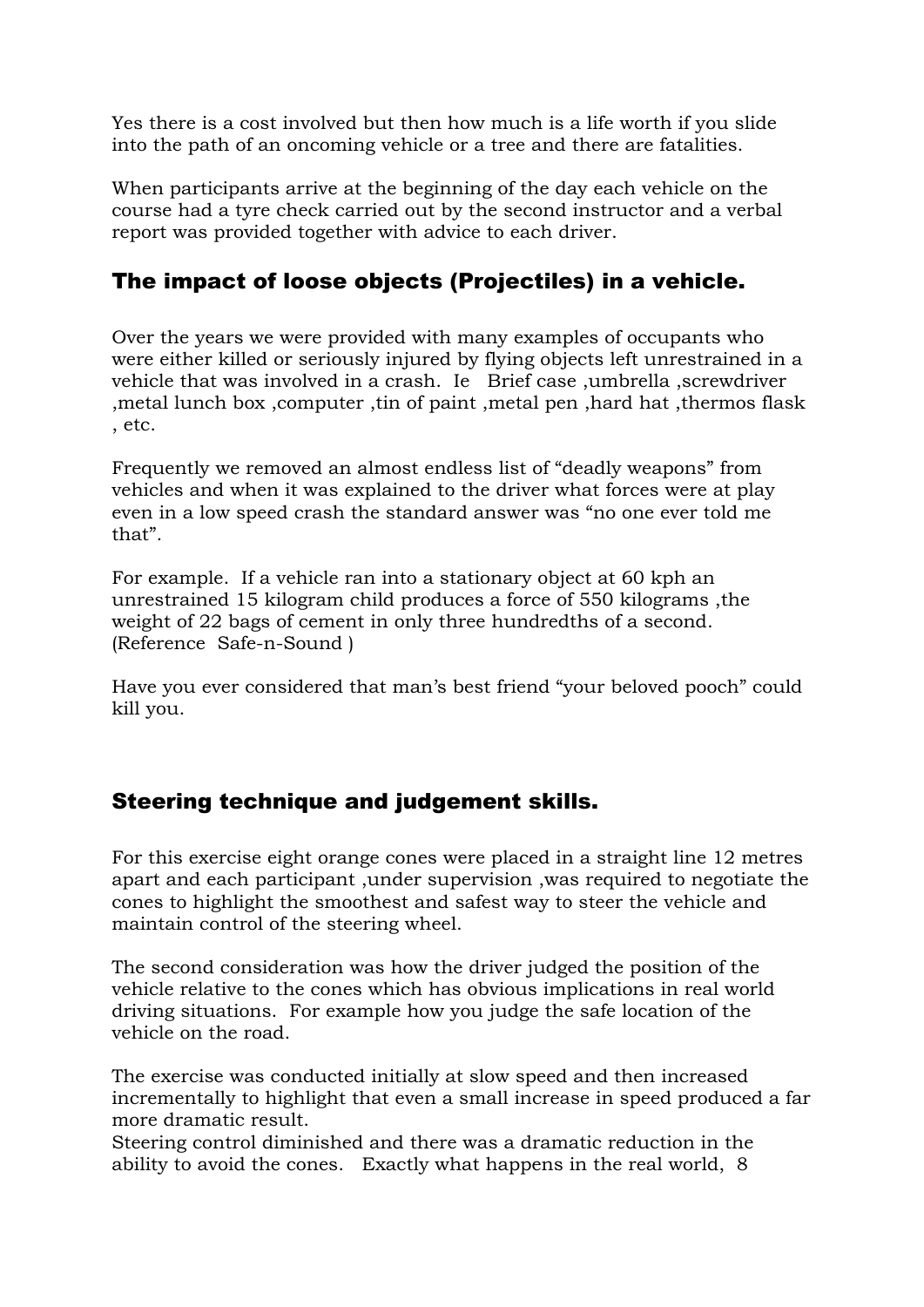### Emergency braking on a wet surface.

Drivers were required to travel at 60 kph and make an emergency stop when the front of the vehicle reached a point delineated by cones.

The aim was to stop in the shortest possible distance without locking up the wheels and most importantly be able to change direction if necessary to avoid a crash.

The technique of threshold braking was explained (controlling brake pedal pressure) to avoid lockup and still stop safely.

These days all new vehicles are fitted with ABS brakes ,which prevents wheel lockup ,but during my time conducting courses there was a mix of no ABS and ABS equipped vehicles.

The sad reality was that only a very small number were aware of the ABS feature on their vehicle and even if they did they knew nothing about the system or what to expect when it was activated.

Depending on the vehicle ,when the ABS is activated ,there will be some pulsing through the brake pedal accompanied by noise from the brakes and it was often the case that when a driver had that experience for the first time they imagined something had broken and took their foot off the brake pedal.

This segment provided a safe environment for drivers with ABS equipped vehicles to gain that understanding and experience.

## Emergency exercise on a wet surface incorporating the previous steering and braking components.

For this exercise a number of cones were placed across the left hand lane to simulate the rear of a stationary bus with further cones placed in the right hand lane at a point representing the front of the bus. (Approximately ten metres ahead of the first line)

This second line of cones represented the rear of another stationary vehicle.

Drivers were required to approach in the left hand lane at 60 kph and take no action until the instructor blew a loud whistle.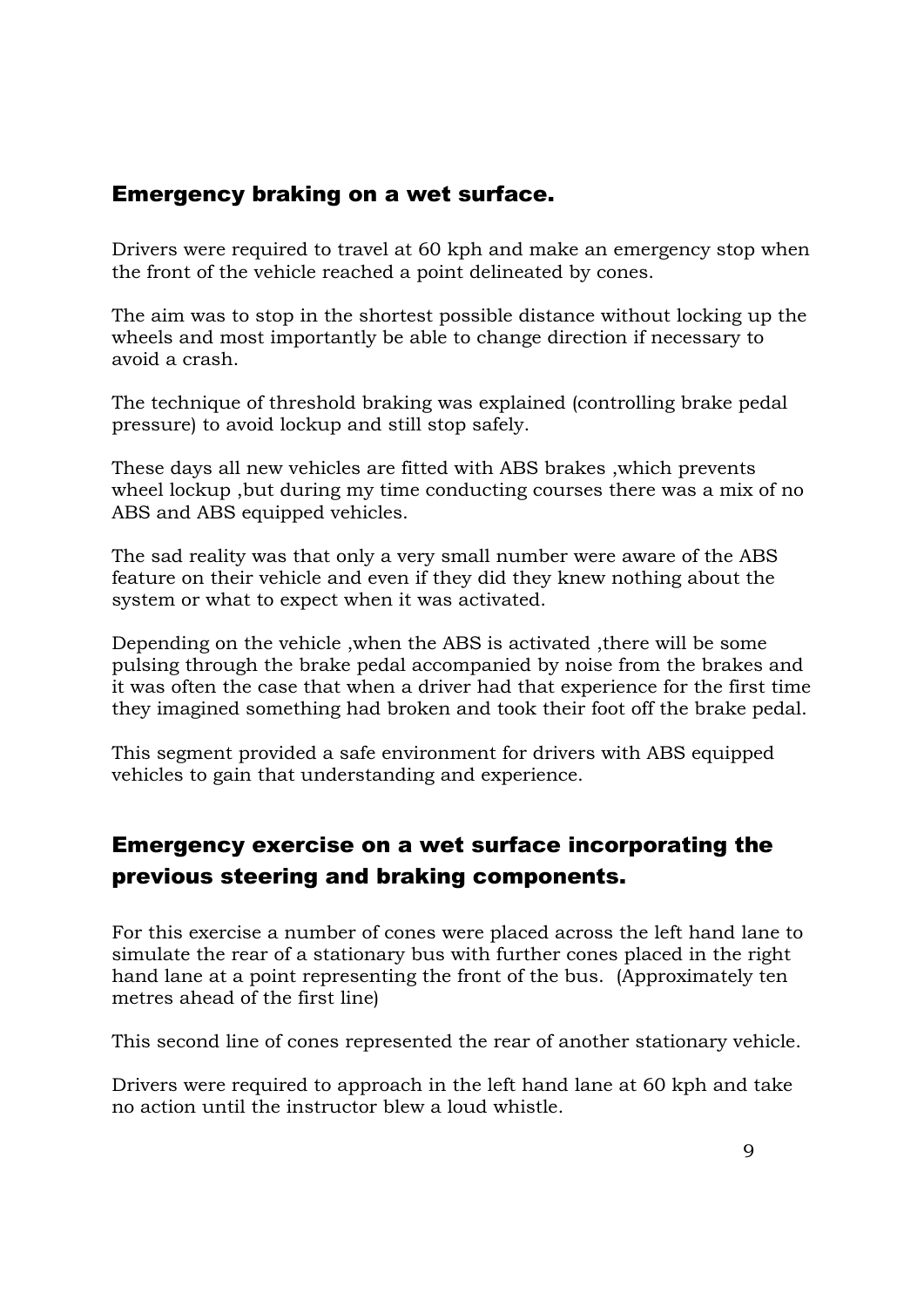The driver was then required to change direction due to insufficient space and time to stop and then apply the brake in a controlled manner using threshold braking to not only stop but to do so without locking up the wheels.

It should be noted the vast majority of drivers initially applied the brake first only to lock the wheels and therefor were unable to change direction.

Once the wheels are locked it will not matter what you do with the steering wheel the car will not change direction.

This scenario would not have occurred had the driver been more observant (lack of observation skills) and realised earlier there was a problem and therefor had more time to respond to the situation ahead.

It should also be noted that for both the emergency braking and the emergency steering and brake exercise drivers were able to have multiple runs with and without activating the ABS if it was fitted.

## Demonstration of the relationship between speed and brake distance.

For this demonstration the instructor would approach a point delineated by cones at a speed of 50 kph at which point he would apply the brakes to stop in the shortest possible distance.

Course participants were required to stand at a safe distance from the track edge and position themselves where they think the front of the vehicle will stop.

The range of distances was vast and very few got it right.

The demonstration was then repeated but this time at 100 kph and the success rate was negligible.

This very simple demonstration highlighted the fact that if you double the speed (city and suburban to highway) the brake distance will be **four times** as long.

Course participants were generally shocked by the result especially when the following point was made in the critique.

It must be born in mind that the experienced driver was fully aware of what he was going to do and there was no reaction factor in the exercise so it was the best case scenario.

#### Observation skills and Hazard perception.  $10$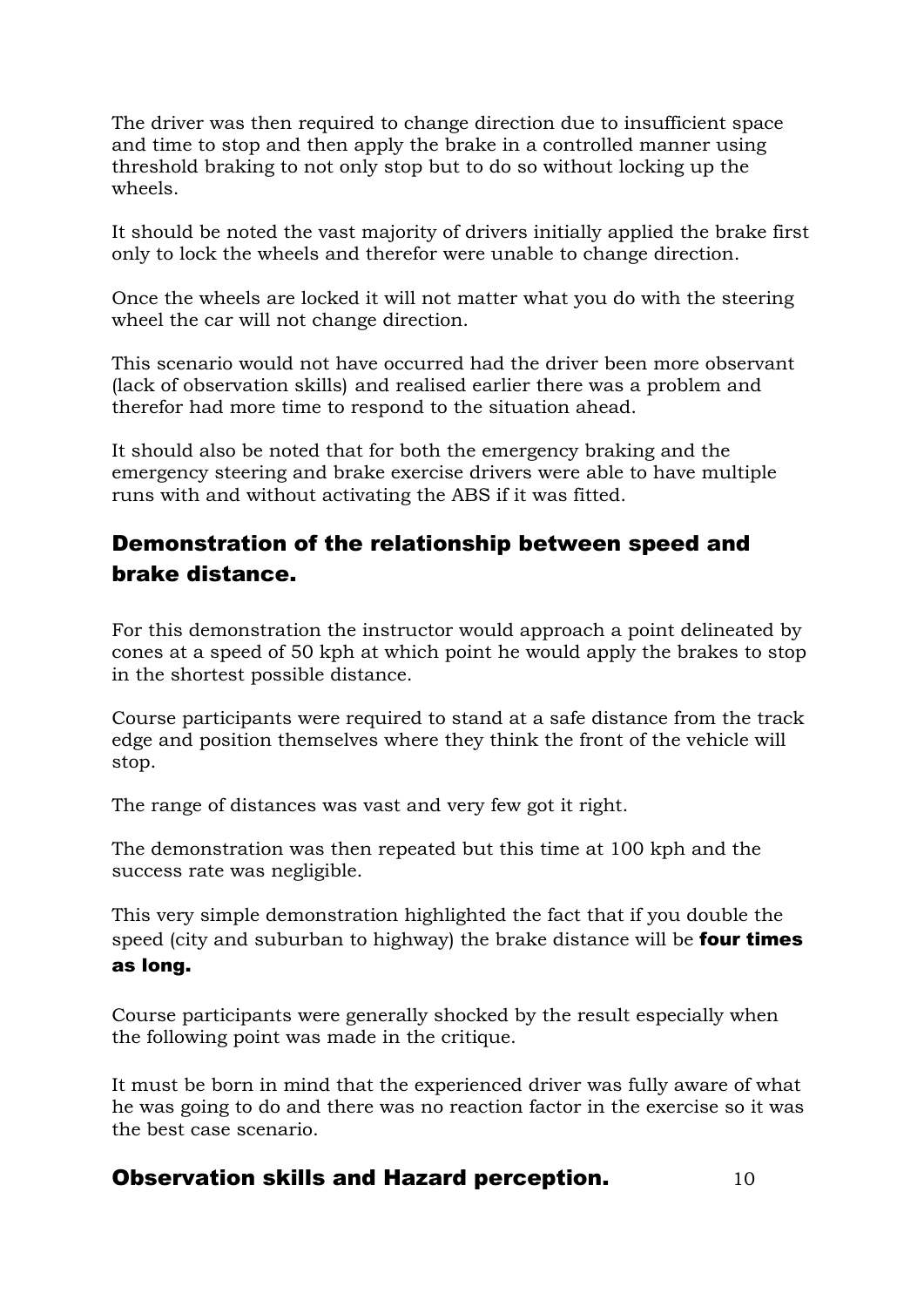There is no question that drivers are having avoidable crashes because they did not see the problem early enough which meant they had limited time to respond to the issue.

To highlight that point it should be noted that the " fatal five" includes inattention as a major cause of crashes.

To highlight this important area a film was shown with on board vision taken from a car ,a motorcycle and a truck with explanatory commentary of all the hazards that should be picked up by the driver/rider.

It clearly demonstrated how essential it was to look as far ahead as possible and use a scanning technique to understand what was happening through 360 degrees.

In short early detection of hazards requires observation ,awareness ,concentration and anticipation.

The above is a brief overview of the training day which was completed with each driver receiving a booklet that covered all those points as a reference plus some additional items such as a list of "The Ten Commandments" to be followed for safe driving.

In addition.

There were 32 questions on the current road rules for course participants to answer with answers at the back of the book.

Detailed information on how to safely change a wheel.

Fourteen safety points for gravel road driving.

It should be noted that during the conduct of over 700 one day structured defensive driving courses involving well over 7000 drivers not one vehicle was damaged nor did any participant sustain any form of injury. To this day I have previous participants tell me of occasions where they were able to avoid a crash due to what they learned at the course.

More importantly were the parents who told me how much the course helped them in their role as a supervisor when going through the learner driver process with their children.

So here is the question to all the so called experts ,and there are many, who have consistently condemned defensive driver training courses as being of little or any value to the essential safety of our future young learner drivers.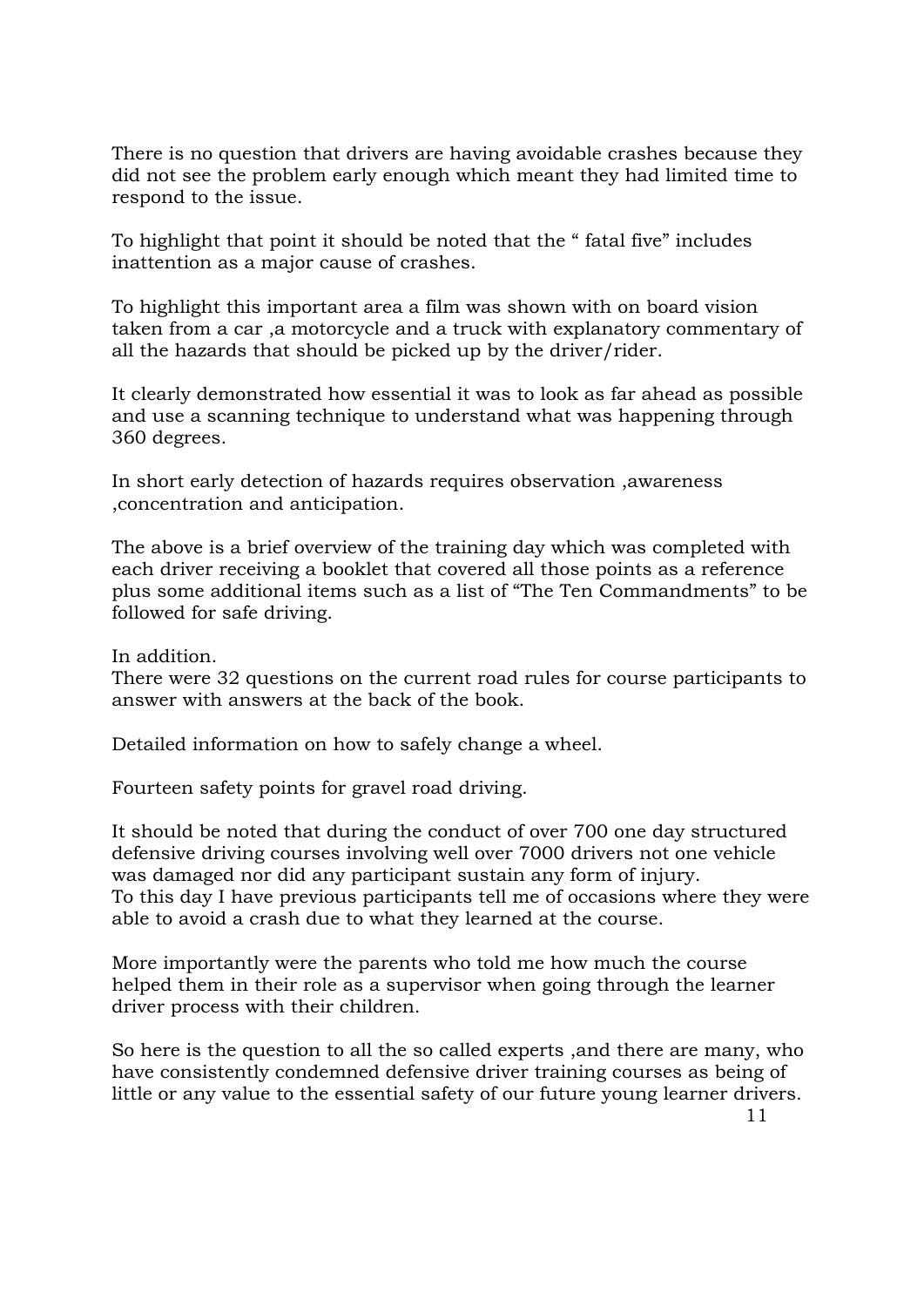#### confident. ?????? Please tell me which bits of the above submission are not appropriate or unsafe or dangerous or will make young drivers over

As you will no doubt realise I am very passionate about this whole issue and it hurts me deeply when any person is killed or injured in a crash but particularly if it is a young driver.

I always wonder what the circumstances of the crash were and if it could have been avoided had more training been in place.?????

Over the years figures have been established as to the cost to the community over the projected life span of a person who is killed and similarly for serious injury to a person.

I have no idea how these figures are established and what factors are taken into consideration but at least we can safely say it's multi millions.

On page 5 of the Tasmanian Road Safety Strategy 2007-2016 document under Financial Impacts it says "According to the conservative Human Capital method it has been estimated road trauma costs the Australian economy \$18 billion per year.

Using the same approach it is estimated that road crashes in Tasmania cost the state on average nearly \$500 million a year."

It goes onto to say that "Recent Tasmanian figures indicate that the cost of an 18 year old male with acquired brain injury as a result of a crash will be \$12 million in care ,support and medical fees over his lifetime."

#### present time. And these are very old figures that would be massively higher at the

Multiply the number of deaths and serious injuries over a twelve month period in the state by their respective estimated figures and immediately it should be obvious the cost of conducting mandatory courses should not even be considered as a reason not to implement them.

Clearly if the authorities were to ever consider mandatory defensive driving courses as part of the learner driver criteria there are many and varied "nuts and bolts "issues that would have to be addressed.

While the focus of this submission has been on the training of learner drivers there remains the question of the current licenced drivers.?

It's a vexed question simply because no current licenced driver would be prepared to accept they need further training.